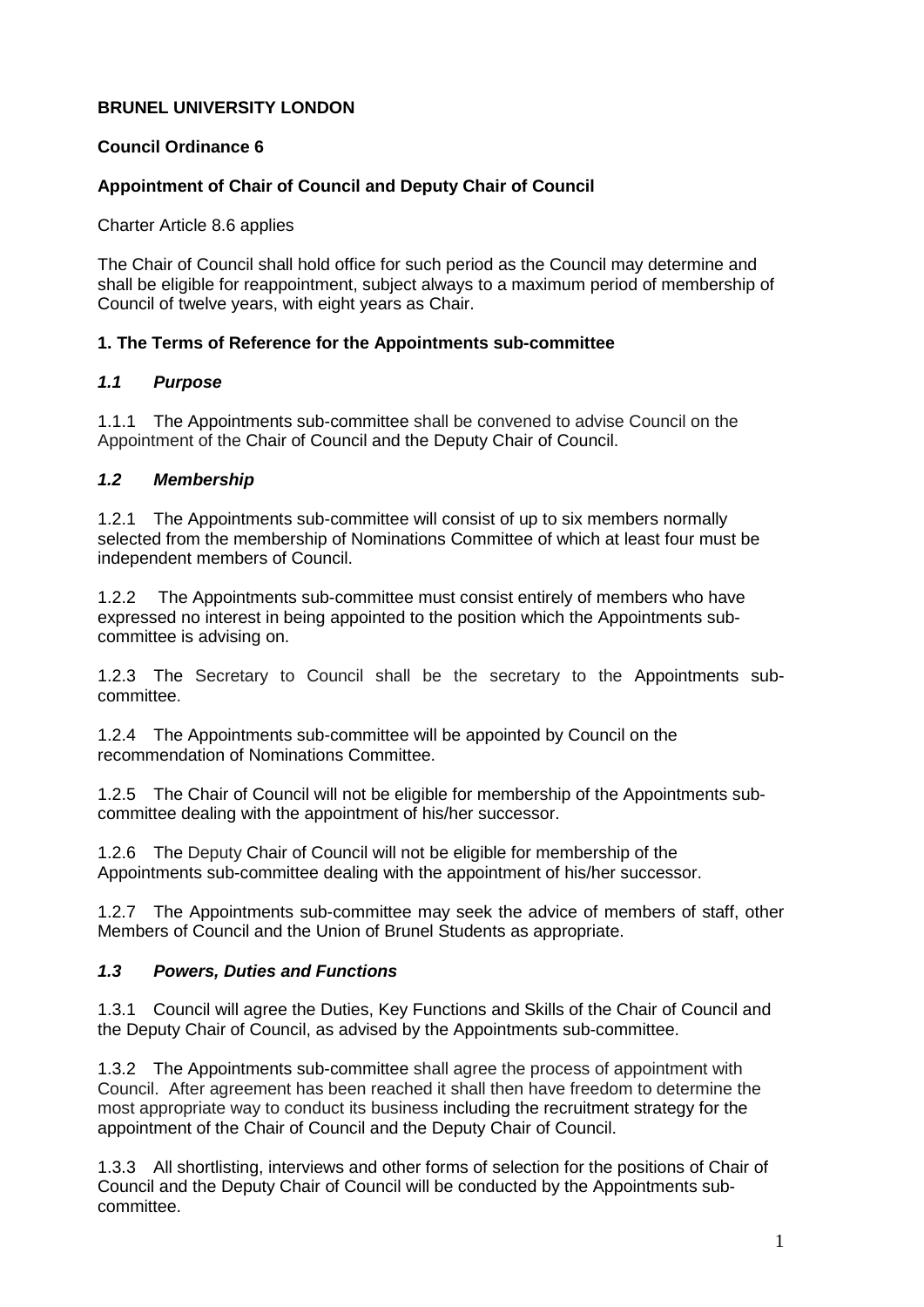1.3.4 The Appointments sub-committee will make a recommendation to Council on the appointment of the Chair of Council and the Deputy Chair of Council.

# **2. Chair of Council**

2.1 The Chair of the Council of the University shall be appointed by the Council.

2.2 In accordance with the requirements of Charter Article 8.6, the Chair shall normally hold office for a period of up to four years and shall be eligible for re-appointment on one further occasion. This being subject always to a maximum period of membership of Council of twelve years, with eight years as Chair.

2.3 The re-appointment of the Chair of Council will require the Appointments subcommittee to be convened and a process of appointment agreed by Council in accordance with this Ordinance.

2.4 The post of Chair shall be subject to the terms of any Ordinance of the Council as may exist from time to time.

2.5 The Chair may be recruited from existing independent Council Members or may be appointed following external advertisement and selection as determined at the time by the Council.

2.6 If the Chair is to be recruited through an external process, the Secretary to Council will place details on publicly accessible listings and process any other advertisements determined by the Appointments sub-committee. The Appointments sub-committee may choose to engage a search consultant to assist with the appointment. Existing Council Members will be eligible to apply through the external process.

2.7 Shortlisting and interviews will be undertaken by the Appointments sub-committee. The Secretary to Council will arrange for successful and unsuccessful candidates to be informed of the outcome as soon as possible following each stage of the process.

2.8 The Appointments sub-committee will make a recommendation to the Council on the appointment of the Chair of Council. Offers will be subject to the receipt of satisfactory references.

## **3. Deputy Chair of Council**

3.1 The Deputy Chair will be appointed by the Council from amongst its Independent members following a recommendation from the Appointments sub-committee.

3.2 The Deputy Chair shall normally hold office for no more than two years and shall be eligible for re-appointment on one further occasion.

3.3 The re-appointment of the Deputy Chair of Council will require the Appointments sub-committee to be convened and a process of appointment agreed by Council in accordance with this Ordinance.

3.4 The Deputy Chair of Council shall hold office for such period as the Council may determine and shall be eligible for reappointment, subject always to a maximum period of membership of Council of ten years, with four years as Deputy Chair.

3.5 The post of Deputy Chair shall be subject to the terms of any Ordinance of the Council as may exist from time to time.